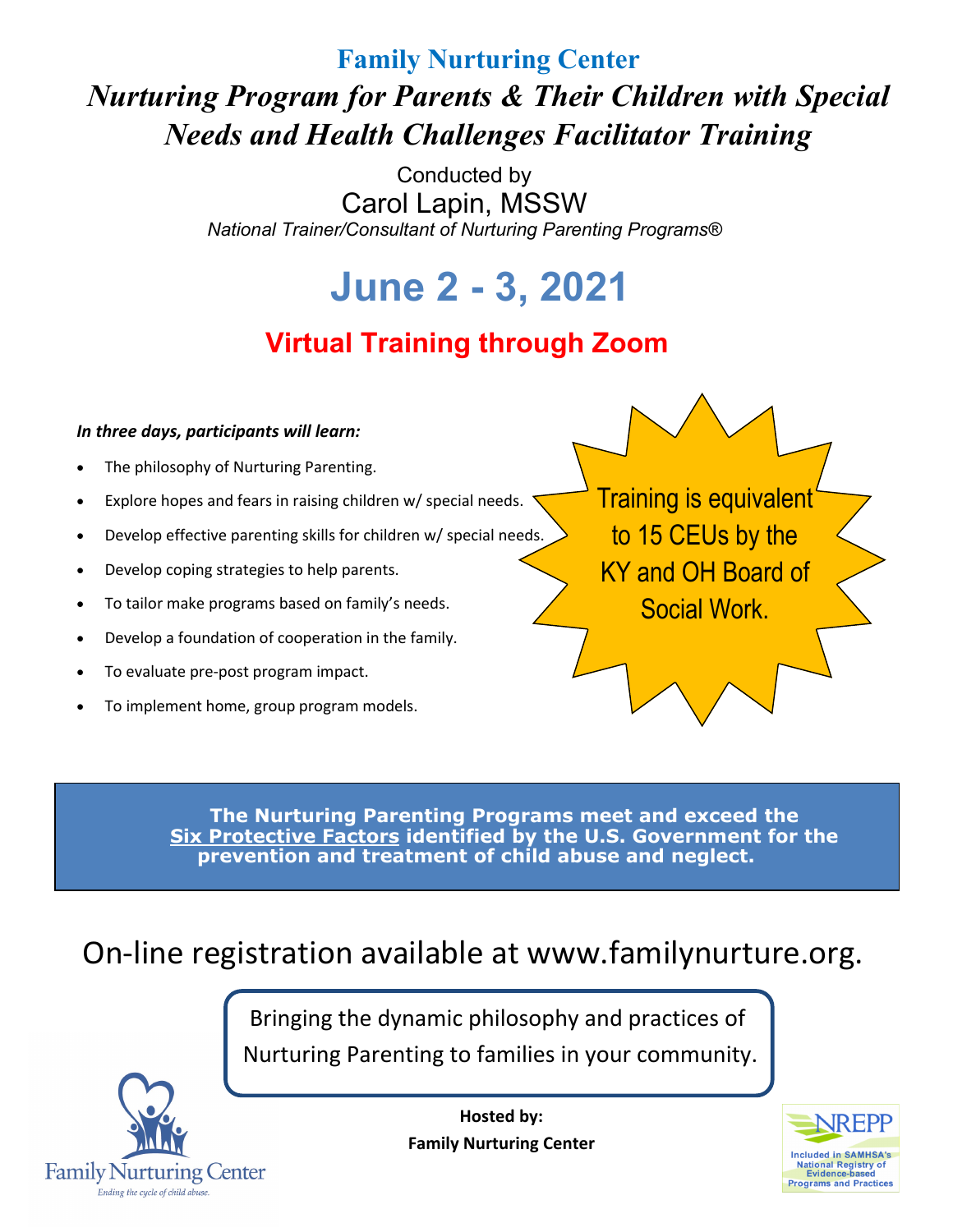# **Virtual Nurturing Parenting Facilitator Training**

**Dates:** June 2 - 3, 2022

**Cost:** \$375 per person (includes curriculum valued at \$50)

**Location:** Zoom Platform

The Nurturing Parenting Programs are proven, evidenced-based, family focused programs recognized for their effectiveness in preventing and treating child abuse and neglect.

**Times:** 9:00 am to 4:00 pm Facilitator Training Daily 12:00 pm to 1:00 pm Lunch Break Training Hours are on Central Time Zone

This three day training will focus on:

- Understanding the child with special needs and health challenges
- Increase awareness of condeptual basis of Nurturing Programs & assessing parenting attitudes and beliefs
- Recognizing strength-based, inclusive model of care for the child with special needs and health challenges and their families.
- Increasing participants' awareness of experiences and attitudes regarding health, healing, disabilities, grief and loss.

Participants will also learn how to monitor the success of families through on-going process evaluation strategies designed to measure the attainment of parenting knowledge and skills.

Participants will experience hands on approach to implementing Home Based, Group Based and a combination Home-Based/Group-Based program models, learn how to administer and score the online versions of the Adult-Adolescent Parenting Inventory (AAPI-2.1) and the Nurturing Skills Competency Scales (NSCS).

### **Trainer: Carol Lapin, MSSW**



**Carol Lapin** is the Director of Training at the Family Nurturing Center. She has a Master of Science in Social Work and for over 20 years, **Carol** has been teaching, training, and sharing the philosophy and skills of the Nurturing Parenting Programs® for adults, children and adolescents in Northern Kentucky and Cincinnati.

Carol has experience working in the following Nurturing Parenting Programs®: Parents and Their Infants, Toddlers, and Preschoolers; Parents and Their School-Age Children; Parents and Adolescents; ABCs Program for Parents and Kindergarteners, and Teacher Nurturing Training. In 1998, she received the

recognition of **Dr. Stephen Bavolek**, principal author of the programs, as a National Trainer of Trainers in the Nurturing Parenting Programs. In 2010, Carol added the recognition from **Mark Perlman**, author of the Nurturing Father's Program, as a Certified Consultant and Master Trainer. As a mother of two children, **Carol** is grateful to the Nurturing Parenting Programs® for strengthening the relationships she has with her own children and husband.

Each workshop participant will receive a *Facilitator Training Workbook and Implementation Guide***,** additional *Workshop Training Handouts, and Parents & Their Children with Special Needs and Health Challenges Facilitator manual.* Each participant also receives a *Certificate* acknowledging Facilitator Training in the Nurturing Programs.